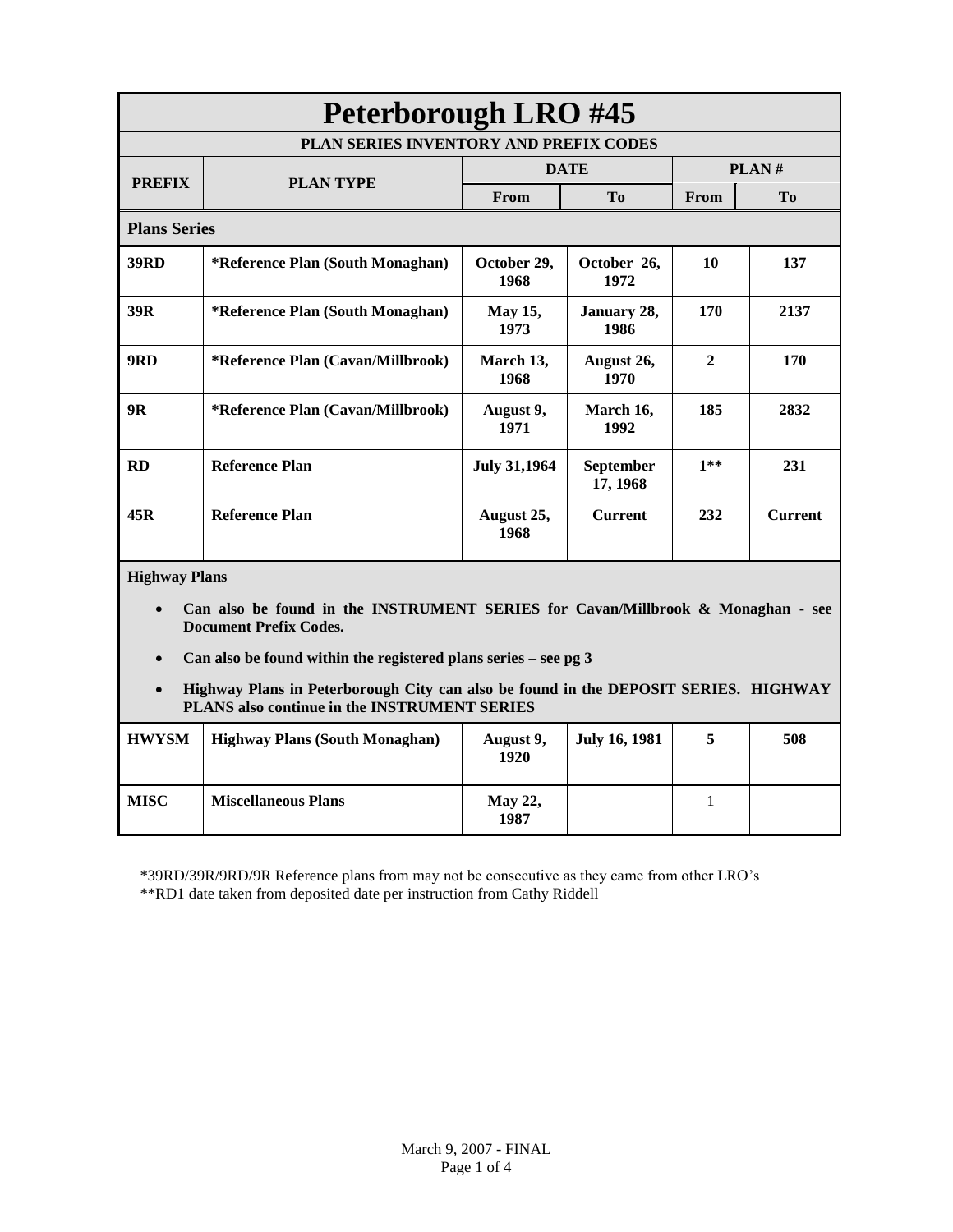| <b>Peterborough LRO #45</b>                                                                                                                            |                                                                                                                       |                             |                |              |                |  |
|--------------------------------------------------------------------------------------------------------------------------------------------------------|-----------------------------------------------------------------------------------------------------------------------|-----------------------------|----------------|--------------|----------------|--|
| <b>PLAN SERIES INVENTORY AND PREFIX CODES</b>                                                                                                          |                                                                                                                       |                             |                |              |                |  |
| <b>PREFIX</b>                                                                                                                                          | <b>PLAN TYPE</b>                                                                                                      | <b>DATE</b>                 |                | PLAN#        |                |  |
|                                                                                                                                                        |                                                                                                                       | From                        | T <sub>0</sub> | From         | T <sub>0</sub> |  |
| <b>Plans Series</b>                                                                                                                                    |                                                                                                                       |                             |                |              |                |  |
| Plans of Subdivision - Registry - Please refer to pages 3 & 4<br>Note: Registrar's Compiled Plans will be found within the Plan of Subdivision series. |                                                                                                                       |                             |                |              |                |  |
| <b>Plans of Subdivision – Land Titles</b>                                                                                                              |                                                                                                                       |                             |                |              |                |  |
| <b>9M</b>                                                                                                                                              | <b>Land Titles Plans of Subdivision</b><br>(Cavan/Millbrook)<br><i>*This</i> includes series shown<br>as<br>M712-M724 | October 30,<br>1975         | <b>Current</b> | 712          | 736            |  |
| 45M                                                                                                                                                    | <b>Land Titles Plans of Subdivision</b><br>*This includes series shown as M1-<br><b>M68</b>                           | <b>May 23,</b><br>1974      | <b>Current</b> | $\mathbf{1}$ | <b>Current</b> |  |
| <b>PCP</b>                                                                                                                                             | <b>Condominium Plans</b>                                                                                              | <b>December</b><br>17, 1976 | <b>Current</b> | 1            | <b>Current</b> |  |

| <b>Named Plans</b>               |                           |                               |  |  |  |
|----------------------------------|---------------------------|-------------------------------|--|--|--|
| Plan at LRO                      | Index,<br>Instrument file | <b>Property Description</b>   |  |  |  |
| <b>Millbrook Municipal Plan</b>  | MILLBROOK1                | <b>Millbrook Plan</b>         |  |  |  |
| <b>Haslett's Plan of Islands</b> | <b>HASLETT1</b>           | Haslett's Plan                |  |  |  |
| Salter's Plan of Islands         | <b>SALTER1</b>            | Salter's Plan (if applicable) |  |  |  |
| <b>Wilkins Plan of Island</b>    | <b>WILKINS1</b>           | Wilkin's Plan                 |  |  |  |
| <b>Cameron Plan</b>              | <b>CAMERON1</b>           | <b>Cameron Plan</b>           |  |  |  |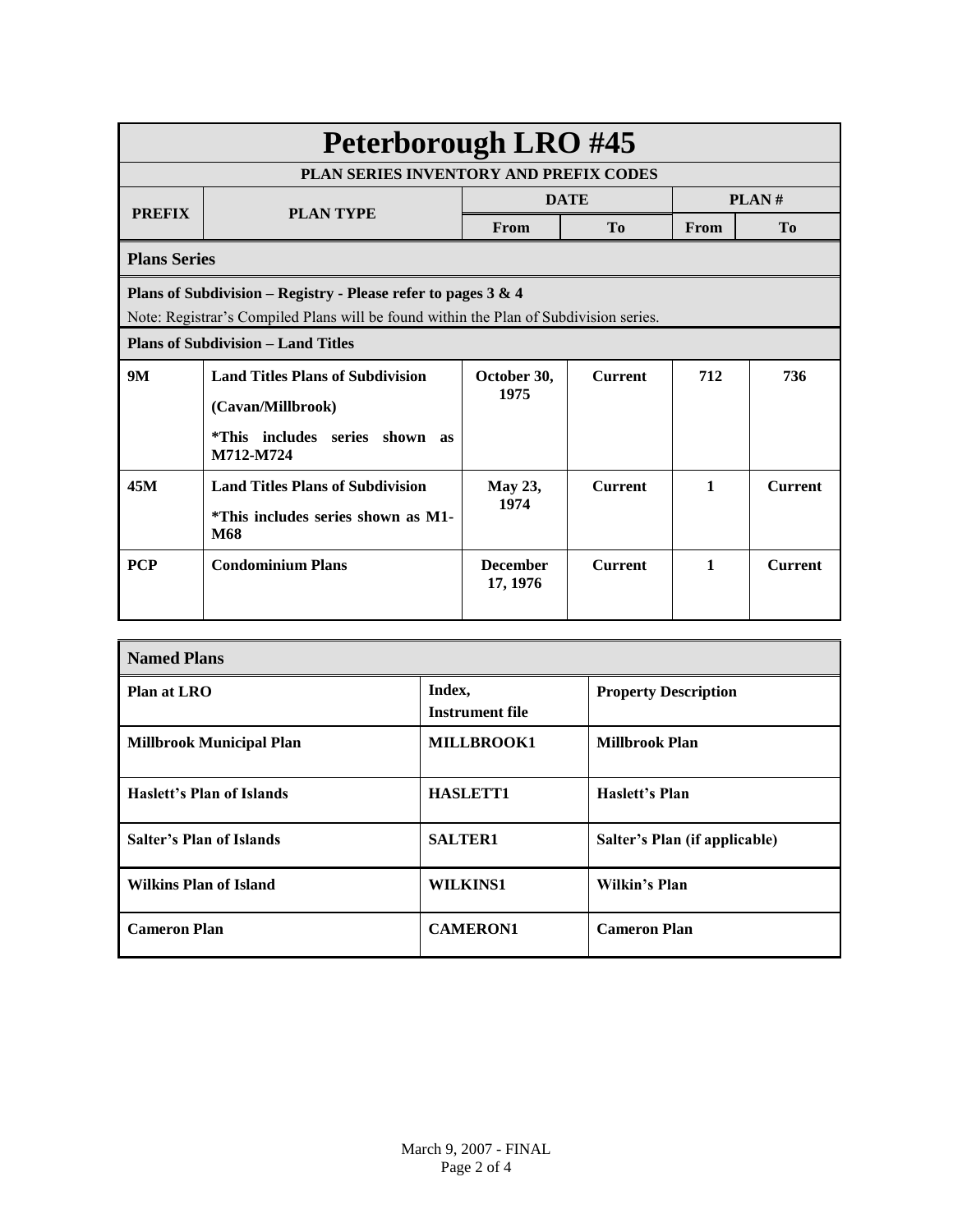## **Registered Plans - Registry**

The following prefixes will be used for imaging indexing and where a plan is used as a title document in POLARIS. These plan series include an assortment of plan types. i.e. Subdivision, Railway, Expropriation, Highway, Registrar's Compiled, Municipal etc.

| <b>Prefix</b>                   | <b>Township</b>      |               | <b>DATE</b>   | PLAN#          |                |  |
|---------------------------------|----------------------|---------------|---------------|----------------|----------------|--|
| Codes                           |                      | From          | <b>To</b>     | From           | T <sub>0</sub> |  |
| <b>PLE</b>                      | Anstruther           | June 24,1875  | Nov 12,1975   | $\overline{2}$ | 27             |  |
| <b>PLA</b>                      | *Ashburnham          | May 27, 1871  | May 11, 1903  | $\mathbf{1}$   | 129            |  |
| <b>PLC</b>                      | Asphodel             | May 7, 1857   | June 7, 1968  | $\tau$         | 19             |  |
| <b>PLD</b>                      | Belmont              | Sep 4, 1868   | Aug 24, 1970  | $\overline{2}$ | 31             |  |
| <b>PLF</b>                      | Burleigh             | Nov 18, 1873  | Aug 24, 1970  | $\overline{2}$ | 35             |  |
| <b>PLCVN</b>                    | Cavan                | July 24, 1852 | May 17, 1990  | $\overline{2}$ | 181            |  |
| <b>PLCAV</b>                    | Cavendish            | June 7, 1929  | June 2, 1961  | $\overline{2}$ | 31             |  |
| <b>PLK</b>                      | Chandos              | June 2, 1876  | Feb 13, 1973  | $\overline{2}$ | 6              |  |
| <b>PLG</b>                      | *Douro               | July 9, 1850  | Aug 7, 1962   | $\overline{2}$ | 41             |  |
| <b>PLH</b>                      | Dummer               | June 2, 1853  | Dec 12, 1973  | $\overline{2}$ | 20             |  |
| <b>PLL</b>                      | Ennismore            | July 11, 1879 | June 13, 1972 | 3              | 23             |  |
| <b>PLV</b>                      | Galway               | Jan 6, 1950   | Jan 17, 1980  | $\overline{3}$ | 18             |  |
| <b>PLN</b>                      | Harvey               | Apr 9, 1871   | Mar 30, 1973  | 3              | 50             |  |
| <b>PLHR</b>                     | Havelock             | July 23, 1884 | Nov 19, 1971  | 5              | 19             |  |
| <b>PLLK</b>                     | Lakefield            | July 9, 1850  | Sep 30, 1970  | $\mathbf{1}$   | 35             |  |
| <b>PLP</b>                      | Methuen              | Jan 9, 1950   | May 12, 1966  | $\overline{3}$ | 41             |  |
| <b>PLNOR</b>                    | Norwood              | Feb 23, 1853  | Jan 26, 1894  | $\mathbf{1}$   | 6              |  |
| <b>PLS</b>                      | *Otonabee            | March 6, 1847 | Feb 7, 1973   | $\overline{2}$ | 38             |  |
| <b>PLT</b>                      | *Smith               | Jan 24, 1855  | Mar 19, 1973  | $\overline{4}$ | 123            |  |
| <b>PLQ</b>                      | *North Monaghan      | Nov 26, 1852  | Nov 2, 1960   | $\overline{3}$ | 94             |  |
| <b>PLSMO</b>                    | South Monaghan       | Apr 29, 1873  | Nov 14,1977   | 19             | 425            |  |
| $\ensuremath{\text{PL}}\xspace$ | City of Peterborough | Mar 11, 1855  | Dec 31, 1973  | $\mathbf{1}$   | 299            |  |

The City of Peterborough is the only township, which has duplicate plans within the township. Townships marked with an \* have had lands annexed to the City of Peterborough. The plans that are now in the City of Peterborough have been filed with the City of Peterborough plans and given an alpha suffix. (i.e. Ashburnham  $= A$ , Douro  $= G$ , Otonabee  $= S$ , Smith  $= T$  and North Monaghan  $= Q$ ) The following page lists these plans and suffixes.